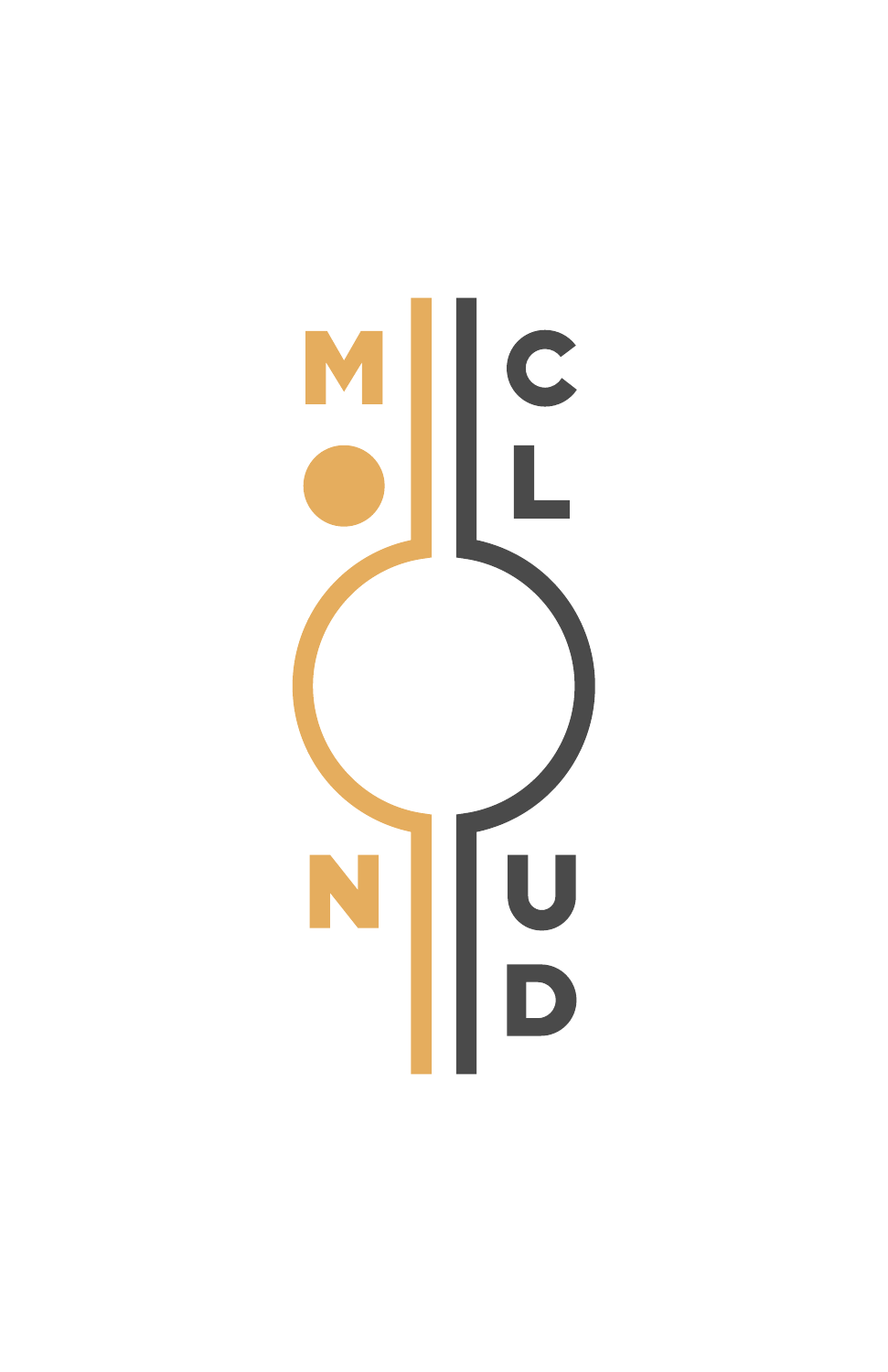# Citrus Driven, Crisp & Refreshing Cocktails

**PRIMITIVE INSTINCT** *16* 

Peloton de la Muerte Mezcal, Passion Fruit, Strega, Mill River Honey, ginger cordial, Fresh lime, served passionately on pebble ice

**THE RUBY SLIPPER** *12* BMD Vodka, Hibiscus-Berry Tea, touch of simple, fresh lime, fresh grated cinnamon

**THE BATTLE OF JALISCO** *13* Luna Azul Tequila blanco, ginger cordial, Mill River honey, fresh lime, Angostura bitters

#### **METEOR SHOWER** *14*

BMD Greylock Gin, Amaro Montenegro, Apricot, Mill River Honey, Fresh Lime, Torched cinnamon, Starfruit

#### **PROFESSOR X** *13*

Amaro Dell Etna, Lustau Brandy de Jerez & Cherry-Vanilla Cola. Yeah, That's Right, Dr. Pepper Highball

**DAVY JONES' LOCKER 2.0** *16*  Billy Jack's House Swedish Punsch, Fresh lime, MoonCloud Ginger Cordial, Fresh Pressed Pineapple, Cinnamon Cordial, Angostura

**OVERLOOK HOTEL** *14* **COCKTAIL ON DRAFT** Peleton de la Muerte Mezcal, Blood Orange, Forthave Bitter Red, Lime

**ROSÉ SANGRIA** *12* **COCKTAIL ON DRAFT** Blend of Pinot Noir Rosé and Sparkling Wine, Banks 5 Island Rum, Cocchi Rosa, Velvet Falernum, Juices, CO2, with Flowers & Fruit

# Mocktails

**LUNA ALOHA** *6* **ADD BOOZE** *13*

hibiscus & berry tea, orgeat, aztec chocolate bitters, lemon

**SAFE HAVEN** *8* **ADD BOOZE** *15* fresh pressed pineapple, ginger, cinnamon, lime & bubbles

**FULL FLEDGE GINGER BEER** *6* **ADD BOOZE** *13* MoonCloud Ginger cordial, Mill River Honey, Fresh Lime, Sparkles

**VIRGIN BLOODY MARY** *6* **ADD BOOZE** *13* Billy's kickin' Mary Mix with the fixins

# Spirit Forward, Boozy Cocktails

**MEZCAL NEGRONI** *13*

Peloton de la Muerte Mezcal, Campari, Dolin Rouge Vermouth, Zucca Rabarbaro

**AMERICAN GRAFFITI** *16* Origen Raiz Cenizo Mezcal of Durango, Cocchi Rosa, Dorothy Parker GIn, Cynar, Cinnamon

**KIND OF BLUE** *15* Forthave "Blue" Gin, Genepy le Chamois, Vermut Flores de Uruguay

**WRAPPED IN ECHOES** *14* BMD Race Brook Rye, Los Arcos Amontillado Sherry, Cynar, Coffee & Clove Infused Dolin Rouge Vermouth, Vanilla, Apple Bitters

**3 RING CIRCUS** *14* Barbados Aged Rum, Avua Amburana Cachaça, Dopo Teatro, Bully Boy Coopertive #2, Demerara, Angostura, Aztec Chocolate

**GOLDEN MILK PUNCH** *15* Blend of Rum and Spirits, Chamomile Tea, Spices, Lemon, Sugar, Blue Hill Milk, Clarified to golden perfection

**MÉNAGE À TROIS** *16* Leyanda Mezcal Durangensis, House Marjoram Apertif, MoonCloud Strawberry Cordial

# Seasonal Cocktails

#### **HOT SPICED CIDER** *14*

BMD Racebrook Rye Whiskey, Lustau Brandy de Jerez, Calvados, Richmond Cider, Spice blend, charred lemon, cinnamon stick

#### **COOL HAND LUKE** *16*

Elijah Craig SB Bourbon, Coffee & Clove infused Vermouth, Cinnamon bark syrup, Black Walnut, Allspice, Whole Egg, nutmeg

#### **GUILTY PLEASURE** *14*

Our "Espresso Martini" Vanilla Vodka, Maple Cream Liqueur, Cold Brew Coffee Brandy, Touch of Chocolate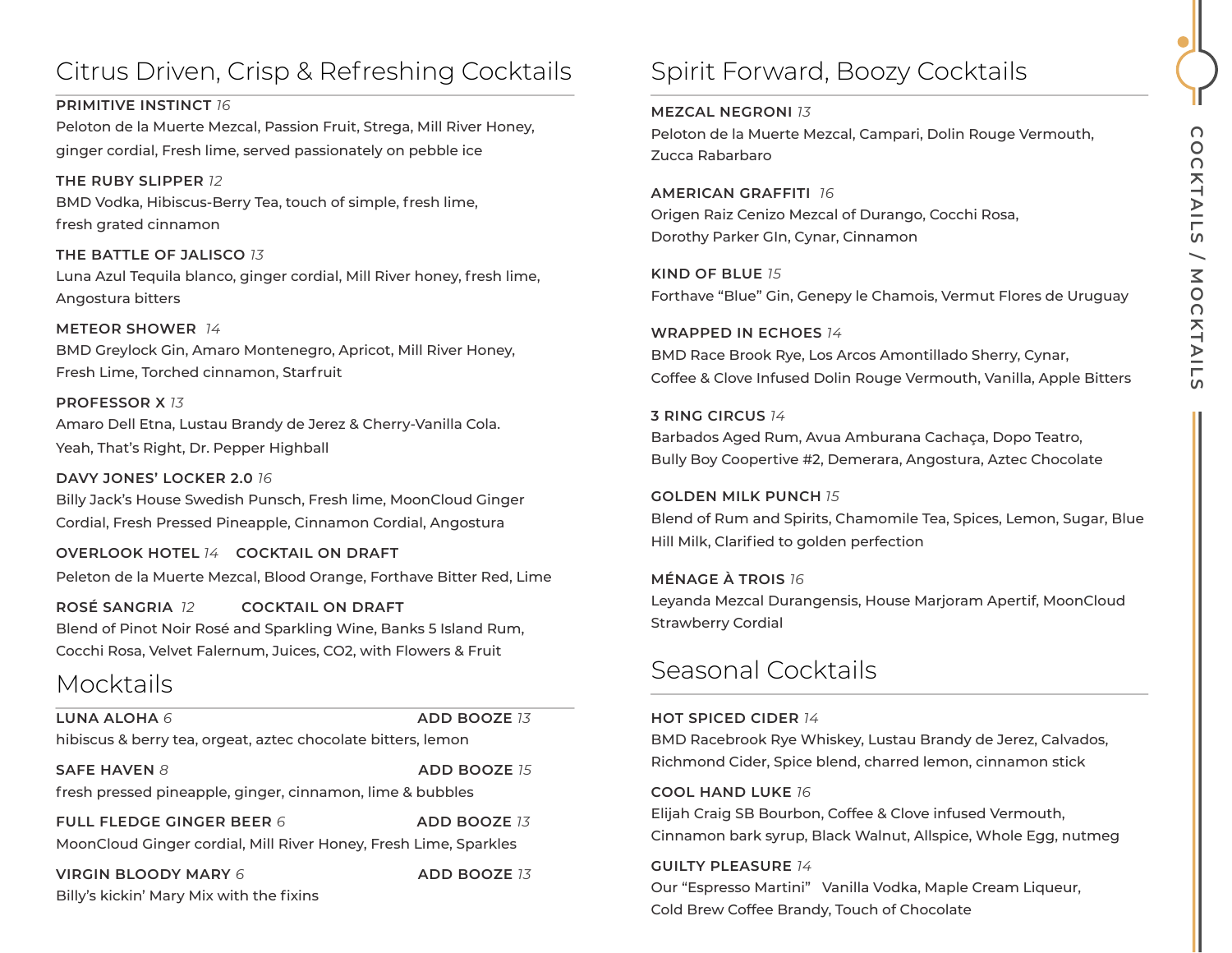### Cured Meats

 **FINOCCHIONA** *10* **BRESAOLA** *10* **COPPA** *10*  Fennel pork sausage cured Waygu beef Spice cured pork loin

 **SOPPRESSATA** *10* **SPECK** *14 (\*4)*  cured pork sausage dry cured smoked ham

 **CHICKEN LIVER MOUSSE** *16 (\*6)* 

Mill River Farm Chicken livers with Cocchi Rosa gelé, Rice Crackers

## Cheese

**RUBINER'S** 

**FLORY'S TRUCKLE CHEDDAR, MILTON CREAMERY, MO.** *8* Jersey Cow, Crystaline, Clothe-Bound, Firm!

**CHAMPLAIN TRIPLE CREAM, MIDDLEBURY, VT.** *15 (\*6)* Rich, Bloomy Brie-like pasteurized cow

**GORGONZOLA CREMIFICATO, LUIGI GUFFANTI, PIEDMONT, IT** *8*  cave aged sweet cow milk, gooey, funky, dynamite!

**BRU-XL, PETER VERBUGGEN, NETHERLANDS? BELGIUM?** *8* excellent firm & fudgy gouda w/ big crystaline, cow, pasteurized

**L'ETIVAZ, LE TROMPEY, VAUD, SWITZERLAND** *9* Summer Gruyère, Raw brown swiss Cow, Nutty, Buttermilky tart

# Poke Bowl



shoyu marinated ahi tuna, edemame, pickled cucumber, jasmine rice, sriacha aioli, wasabi crumble, nori, scallion, sesame seeds *24* GLUTEN FREE**\***

*Consuming raw or undercooked meats, poultry, seafood, shellfish, or eggs may increase your risk of foodborne illness.*

# Pickled Vegetables & Snacks

**PICKLED RED AND YELLOW CARROTS** *8* **PICKLED BEETS** *8*

**KOHLRABI PICKLED W/ GINGER & GARLIC** *8* 

**ROSEMARY & CHILI NUTS** *8* **MARINATED OLIVES** *7*

**SOURDOUGH TOAST & XVOO** *7* **STUFFED GRAPE LEAVES** *7*

**CHEVRE & BEETS OVER PEA SHOOTS & VINAIGRETTE** *12 (\*4)*

# Spreads & Soup

**TAPENADE VERDE ON TOAST** *10* castelvetrano & Kalamata w/ cumin

**CAULIFLOWER & WHITE BEAN "HUMMUS" W/ TOAST** *10*

**MUHAMMARA ON TOAST** *10* Turkish classic of roasted red peppers, toasted walnuts, bread crumbs, w/ traditional spices **VEGAN SOUP OF THE DAY** *14* served w/ Creature Sourdough toast.

# Tinned Fish

**RAZOR CLAMS IN BRINE** *18 (\*6)* **LEMON CAPER MACKEREL** *12*  Patagonia, Galicia, SpainJose Gourmet, Lisbon, Portugal

conservas de cambados, spain Jose Gourmet, Lisbon, Portugal **LEMON & HERB MUSSELS** *12* **SMOKED TROUT FILETS** *18 (\*6)*

 **SCALLOPS/GALICIAN SAUCE** *11* 

conservas de cambados, spain

Tagliere **DESIGN YOUR OWN TAGLIERE BOARD**

Boards Served with Creature Sourdough Toast, mustard & PRO's (\* Supplemental charges apply to noted items)

#### **MICHELANGELO** *30*

Choose One Meat, One Cheese, One Veggie, and One Tinned Fish. **CHEESE MONGER'S BOARD** *36* Choose 3 cheeses, and 2 Veggies/Snacks **VEGETARIANO** *40* Choose one cheese, 2 spreads, and 2 veggies/snacks **BOTTICELLI** *60* Choose 2 meats, 2 cheeses, 2 veggies, 2 snacks, and 2 tinned fish **DA VINCI** *100* pick 3 meats, 3 cheeses, 3 tinned fish, 3 veggies, 2 snacks, 2 spreads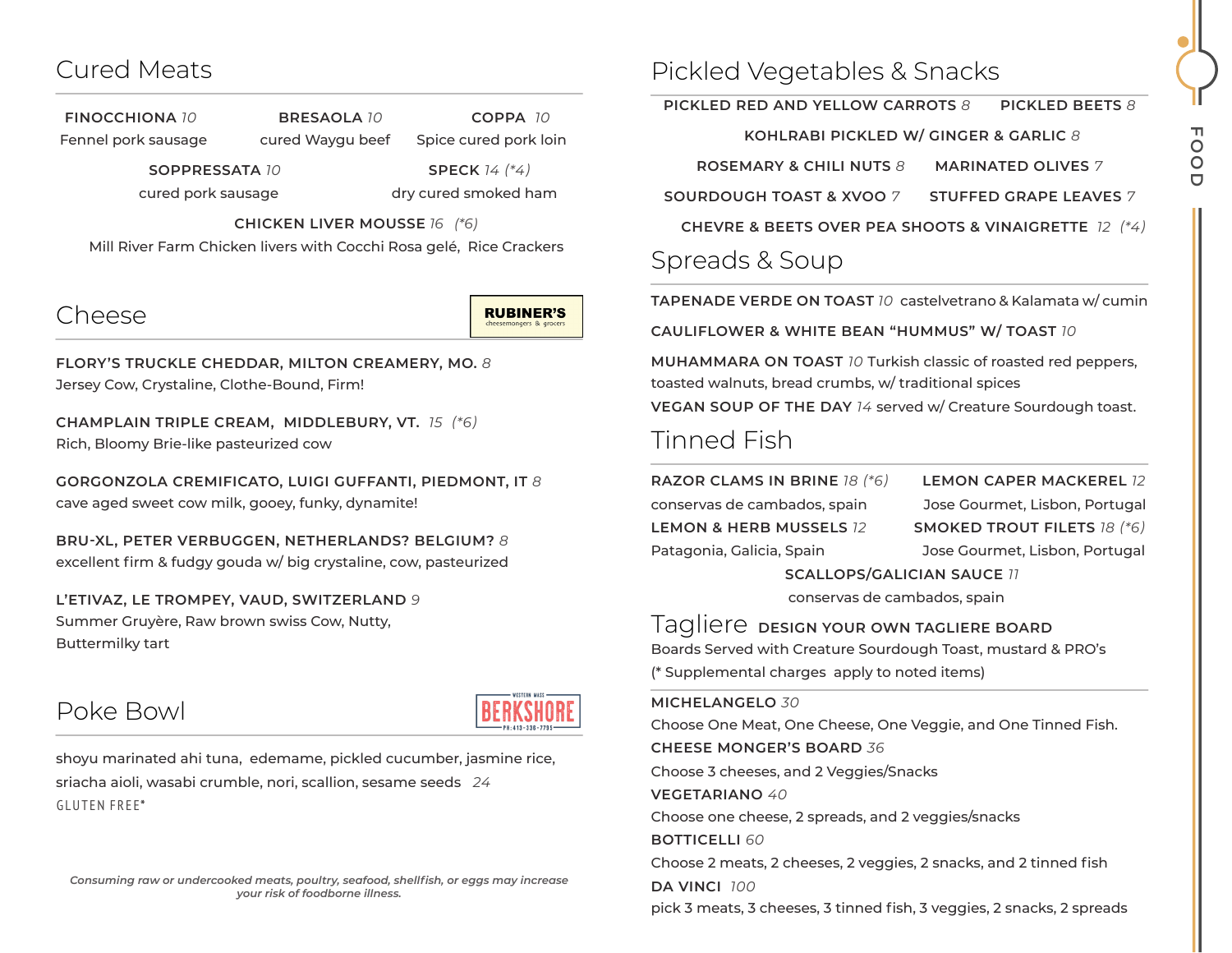# $M_{Z}$

# White Wine

**BORDEAUX BLANC, MARY TAYLOR, LOIRE, FR. 2020** *11/44* **GAMBELLARA, MENTI GIOVANNI, MONTE DEL CUCA, IT. 2018** *13/52* **FIELD BLEND, GEWURTZ/RIESLING, BIG SALT, OR. 2020** *14/56*

*-----------------------------------------------------------------------------------*

**SANCERRE, HENRI BOURGEOIS, LA CHAP. DES AUGUSTINS 2018** *60* **MUSCADET SEVRÈ-ET-MAINE, JO LARDON, LOIRE, FR. 2017** *48-* **MACABEO, VIG. REVEILLE, CATALANES, FR. 2017** *60-* **CHARDONNAY, MACON VILLAGES, BOURGOGNE, FR.2019** *52-* **CHARDONNAY, DOM. DANIEL SEGUINOT, CHABLIS, FR.** *65-* **DIVISION, CHARDONNAY "UN" WILLAMETTE, OR.** *62-*

#### Rosé

**GAMAY, MARY TAYLOR, ST. PORÇAIN, LOIRE VALLEY, FR. 2020** *12/44* **AMEZTOI, GET. TXAKOLINA, RUBENTIS, BASQUE, SP 2018** *15/58*

# Red Wine

**NEBBIOLO, LA KIUVA, PIEDMONT, IT. 2020** *13/52* **CAB FRANC, BOURGUEIL, VALLÈE DE LA LOIRE, FR. 2017** *12/48* **BRAUCOL, PAPILLON D'ORPHÈE COTES DU TARN, FR. 2020** *14/56 -----------------------------------------------------------------------------------*

**PINOT NOIR, BREBIS, EOLA AMITY HILLS, WILLAMETTE, OR. '17** *60* **PINOT NOIR, METHODE CARBONIQUE, DIVISION, OR. 2020** *56* **MINERVOIS, MAS DE CYNANQUE, SAINT CHINIAN, FR. 2019** *48* **CARIGNAN BLEND, LOVE RED, BERKELEY CA. 2019** *52* **CHATEAUNEUF DU PAPE, CLOS DE MONT OLIVET, FR. 2018** *85* **MONTELPUCIANO, D' ABRUZZO, FERZO, IT. 2016** *58-* **SANGIOVESE, VALLEPICCIOLA, CHIANTI CLASSICO, IT. 2017** *52* **TEMPRANILLO, VIÑA SASTRE, RIBERA DEL DUERO, SP. 2016** *85*

# Sparkling Wine

**BLANC DE BLANC, GRUET, NM** *13/52*

**LAMBRUSCO SECCO TENUTA PEDERZANA, IT** *11/44* **MENTI FRIZZANTE, "ORANGE WINE" GAMBELLERA, IT** *13/52* **CREMENT DE LOIRE, CHATEAU DU BREUIL, FR 2016** *52-*

#### Reserve Wine List

**BAROLO, GAJA SPERSS, PIEDMONT, ITALY. 1995** *300* **LANGHE, GAJA SPERSS, PIEDMONT, IT. 1998** *350*

**MARCHESI ANTINORI TIGNANELLO, TUSCANY, IT. 1996** *200* **MARCHESI ANTINORI TIGNANELLO, TUSCANY, IT. 2005** *210* **MARCHESI ANTINORI SOLAIA, TUSCANY, IT. 1990** *400*

**CHATEAU MARGAUX, 1ER GRAND CRU CLASSÉ, FR. 1984** *500*

**JUSTIN ISOSCELES, CABERNET SAUVIGNON, PASO ROBLES, CA. 2017** *160*

**OPUS ONE, NAPA VALLEY BORDEAUX BLEND, CA. 1995** *475* **OPUS ONE, NAPA VALLEY BORDEAUX BLEND, CA. 2000** *450* **OPUS ONE, NAPA VALLEY BORDEAUX BLEND, CA. 2002** *450* **OPUS ONE, NAPA VALLEY BORDEAUX BLEND, CA. 2006** *475*

**DOM PERIGNON, ANDY WARHOL TRIBUTE COLLECTION, CHAMPAGNE, FR. 2002** *575*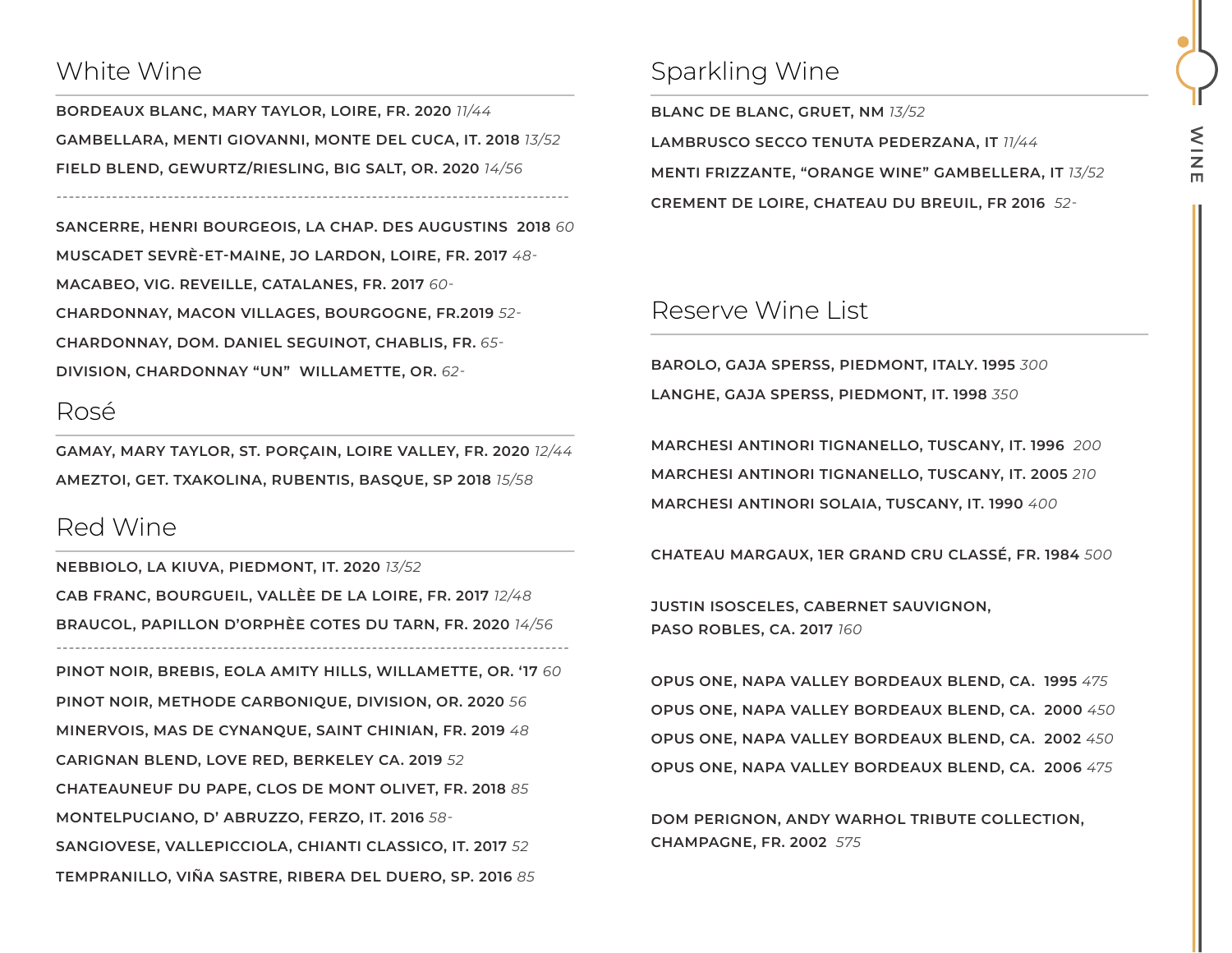#### Bottles / Cans

**INSANE MAINE** *7* Draft Traditional red ale, White Lion Brewing, Springfield, MA, 5%

**MACHINE** *8* Czech Style Pils, Bunker Brewing, VT, 16oz can, 4.5%

**HOP HOP & AWAY** *10* Session IPA, Aeronaut Brewing Co., Somerville, Ma. 16oz, 4.6%

**FRESH & FIERCE** *10* NE IPA, White Lion Brewing, Springfield, MA, 16oz, 6%

**CATS DOWN UNDER** *12* Dbl. Dry Hopped NEIPA, White Lion Brewing, Springfield, MA, 16oz, 8.2%

**NORWEALD CLASSIC STOUT** *8* Stout, Banded Brewing, Biddeford, ME. 16oz, 6.5%

**JP PORTER** *10* Porter, Turtle Swamp Brewing, Jamaica Plain, MA. 16oz, 6%

**THE BATCH** *7* Cider, Embark Craft Cider works, Williamson, NY. 12oz, 5.5%

**PARTY JAM** *8* Kettle Soured Wild Ale w/ Blackberry, Hermit Thrush, VT, 16oz. 5.9%

#### Sweets

**PISTACHIO PANNA COTTA** *10*  Chocolate Sauce, pretty flower **CHOCOLATE MINT CHEESECAKE** *10*  graham cracker crumble, mint **COOKIE PLATE** *8*  assortment of Marjoram & Roux fresh cookies, baked daily

#### Coffee

**BARRINGTON COFFEE ROASTING CO, CUP** *4* Ketiara Light Roast or Decaf French Dark Roast

#### Tea

**LAPSANG SOUCHONG / EARL GREY / GENMAICHA / HOJICHA TWIG/ CHAMOMILE BLOSSOM / SPEARMINT** *3*

## After Dinner Staff Picks

**RHUM J.M. X.O. TRÈS VIEUX, MARTINIQUE** *17* **EL JOLGORIO, ARROQUEÑO, OAXACA** *22/40* **EL JOLGORIO, PECHUGA, OAXACA** *18/32* **W.L. WELLER ANTIQUE 107 WHEATED WHISKEY** *18* **WILLETT FAMILY ESTATE SMALL BATCH, RARE STRAIGHT RYE** *20* **REDBREAST 12YR POT STILL IRISH WHISKEY** *16* **CARDAMARO** *9* **BRAULIO AMARO ALPINA** *12* **BAROLO CHINATO, COCCHI** *14* **V.E.P. GREEN CHARTREUSE** *28* **V.E.P. YELLOW CHARTREUSE** *28*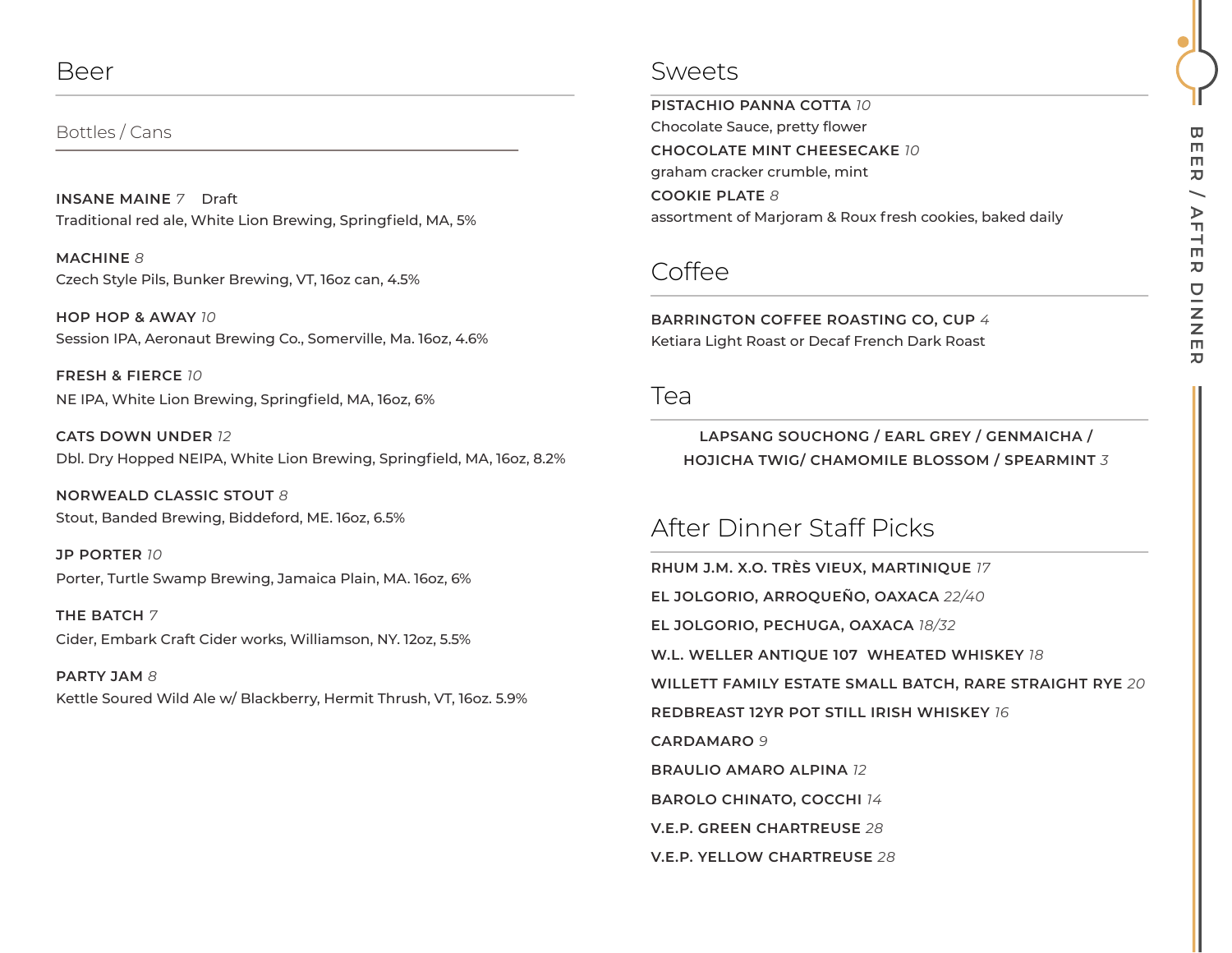**PLYMOUTH, LONDON DRY** *12* **BEEFEATER, LONDON DRY** *12* **TANQUERAY, LONDON DRY** *12* **BERKSHIRE MOUNTAIN DISTILLERS GREYLOCK** *10* **BERKSHIRE MOUNTAIN DISTILLERS ETHEREAL** *12* **DOROTHY PARKER BROOKLYN GIN** *14* **CALEDONIA, BARR HILL** *16* **CITADELLE RESERVE, BARREL AGED** *14* **HAYMAN'S OLD TOM** *12* **MONKEY 47, SCHWARZWALD DRY GIN** *16* **FORTHAVE GIN "BLUE"** *14* **STONECUTTER BARREL AGED GIN, VERMONT** *14*

#### Rum

**RHUM BARBANCOURT 15YR, HAITI** *14* **RHUM J.M. V.O. RHUM VIEUX, MARTINIQUE** *16* **RHUM J.M. X.O. TRÈS VIEUX, MARTINIQUE** *18* **MATUSALEM GRAN RESERVA 15YR, CUBA** *14* **PLANTATION ORIGINAL DARK, BARBADOS** *10* **PLANTATION O.F.T.D. 69% ABV, BARBADOS** *10* **PLANTATION 20TH YR ANNIVERSARY XO, BARBADOS** *16* **PLANTATION PINEAPPLE STIGGIN'S ORIGINAL, BARBADOS** *10* **SMITH & CROSS TRADITIONAL POT STILL, 57%, JAMAICA** *10* **BANK'S 5 ISLAND, BLEND OF CARIBBEAN** *10* **BULLY BOY COOPERATIVE NO. 1 BOSTON, MA** *14* **BULLY BOY COOPERATIVE NO. 2 BOSTON, MA** *14* **AVUA CACHAÇA AMBURANA, BRAZIL** *14* **MOUNT GAY 1703 MASTER SELECT 10YR, BARBADOS** *30*

#### Tequila

**SIEMBRA AZUL BLANCO** *13* **SIETE LEGUAS BLANCO** *13* **SIETE LEGUAS AÑEJO** *14* **CLASE AZUL REPOSADO** *24* **GRAND MAYAN BLANCO** *16* **GRAND MAYAN REPOSADO** *18* **GRAND MAYAN EXTRA AÑEJO** *26* **PARTIDA REPOSADO** *14* **TEQUILA OCHO REPOSADO, 2019 SINGLE ESTATE** *14* **KOMOS ANEJO CRYSTALINO** *22*

#### Mezcal (1oz/2oz pour) or Ask us about a Mezcal Flight

**EL JOLGORIO, ESPADÍN, OAXACA** *11/20* **EL JOLGORIO, BARRIL, OAXACA** *15/28* **EL JOLGORIO, PECHUGA, OAXACA** *18/32* **EL JOLGORIO, TEPEZTATE, OAXACA** *18/32* **EL JOLGORIO, TOBALÁ, OAXACA** *15/28* **EL JOLGORIO, ARROQUEÑO, OAXACA** *22/40* **EL JOLGORIO, TOBASICHE, OAXACA** *26/48* **CLASE AZUL MEZCAL, CENIZO, DURANGO** *42/78* **LEYENDA, ESPADIN, OAXACA** *8/16* **LEYENDA, DURANGANESIS, DURANGO** *10/18* **LEYENDA, CUPREATA, GUERRERO** *10/18* **LEYENDA, TOBALÁ, PUEBLA** *12/22* **MARCA NEGRA, DOBADAN, OAXACA** *10/18* **NUESTRA SOLEDAD, ESPADÍN, LACHIGUÍ MIAHUATLÍN OAX.** *7/14* **NUESTRA SOLEDAD, ESPADÍN, SAN LUIS DEL RIO, OAX.** *7/14* **NUESTRA SOLEDAD, ESPADÍN, SAN BALTAZAR, OAX.** *7/14* **ORIGEN DE RAÍZ, CENIZO, DURANGO** *9/18* **LA VENENOSA, AMARILLO/CHICO,, COSTA DE JALISCO** *10/18* **LA VENENOSA, INAEQUIDENS, SIERRA DEL TIGRE, JALISCO** *17/30*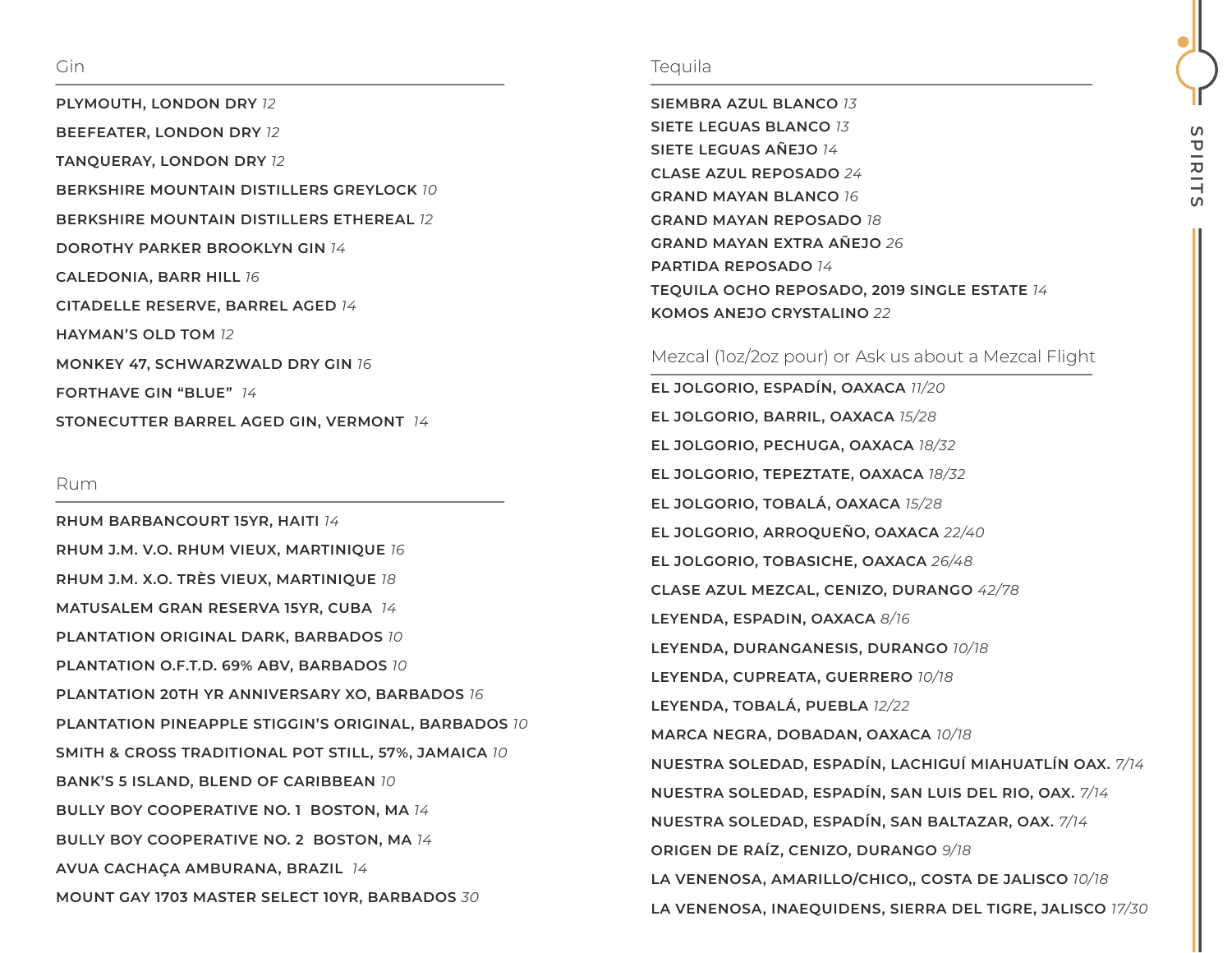#### Bourbon

**ELIJAH CRAIG SMALL BATCH 12YR.** *14*

**BERKSHIRE MOUNTAIN DISTILLERS BERKSHIRE BOURBON** *12*

**W.L. WELLER ANTIQUE 107** *18*

**FOUR ROSES SINGLE BARREL** *14*

**TACONIC DISTILLERY, DUTCHESS PRIVATE RESERVE, 45%** *14*

**WOODFORD RESERVE, KENTUCKY STRAIGHT BOURBON** *15*

**WOODFORD RESERVE, DOUBLE OAK BOURBON** *17*

**WILLETT SPECIAL RESERVE** *16*

**BLANTON'S KENTUCKY STRAIGHT BOURBON** *17*

**BUFFALO TRACE** *15*

**EAGLE RARE 10YR BOURBON** *15*

Rye

**BERKSHIRE MOUNTAIN DISTILLERS RACE BROOK RYE** *14*

**SAZERAC RYE** *10*

**HUDSON WHISKEY, "DO THE RYE THING" TUTHILLTOWN 46%** *14* **TACONIC DISTILLERY, FOUNDER'S STRAIGHT RYE 45%** *14*

**WOODFORD RESERVE, KENTUCKY STRAIGHT RYE** *15*

Irish Whiskey

**REDBREAST 12YR POT STILL** *16*

**WEST CORK BOURBON CASK AGED** *12*

**TULLAMORE DEW CIDER CASK** *12*

**TULLAMORE DEW 12YR SPECIAL RESERVE** *12*

Scotch

**THE FEATHERY, BLENDED, SPEYSIDE** *12* **OBAN 14YR SINGLE MALT, WEST HIGHLAND** *16* **DALWHINNIE 15YR. SINGLE MALT, HIGHLAND** *14* **MACALLAN 12YR. SINGLE MALT, HIGHLAND** *16* **LAGAVULIN 16YR. SINGLE MALT, ISLAY** *20*

#### Amaro

**CARDAMARO, PIEDMONT, IT 17%** *9* **AMARO MONTENEGRO, BOLOGNA, IT 23%** *12* **NONINO AMARO, IT 35%** *14* **CYNAR, RICETTA ORIGINALE, MILAN IT 17%** *10* **AVERNA AMARO SICILIANO, SICILY, IT 29%** *10* **AMARO LUCANO, BASILICATA, IT 28%** *10* **AMARO DELL ETNA, RICETTA ORIGINALE, SICILY, IT 29%** *10* **DON CICCIO C3 CARCIOFO, D.C., USA 23%** *12* **DON CICCIO AMARO FERNET, D.C., USA 25%** *12* **ZUCCA RABARBARO, MILAN, IT 30%** *10* **L'AMARO NARDINI, FLORENCE, IT 29%** *12* **AMARO DI ANGOSTURA, TRINIDAD 35%** *9* **AMARO-CAMATTI, CINQUE TERRE, IT 20%** *9* **BIGALLET CHINA CHINA AMER, FRANCE 40%** *12* **BRAULIO AMARO ALPINA 21%** *12* **TH.KRAMERS AROMATIQUE, GERMANY 40%** *10*

Digestivos / Fine Spirits

**BAROLO CHINATO, COCCHI** *14* **NONINO, GRAPPA DI MERLOT** *12* **MAROLO, GRAPPA & CHAMOMILE LIQUEUR** *14* **NOCINO, NUX ALPINA** *10* **NOCINO, VILLA ZARRI** *14* **V.E.P. GREEN CHARTREUSE** *28* **V.E.P. YELLOW CHARTREUSE** *28* **MOLINARI SAMBUCA** *10* **CHATEAU DE LAUBADE, BAS ARMAGNAC, V.S.O.P.** *16* **CHATEAU DE BEAULON, SINGLE ESTATE COGNAC, V.S.O.P.** *16*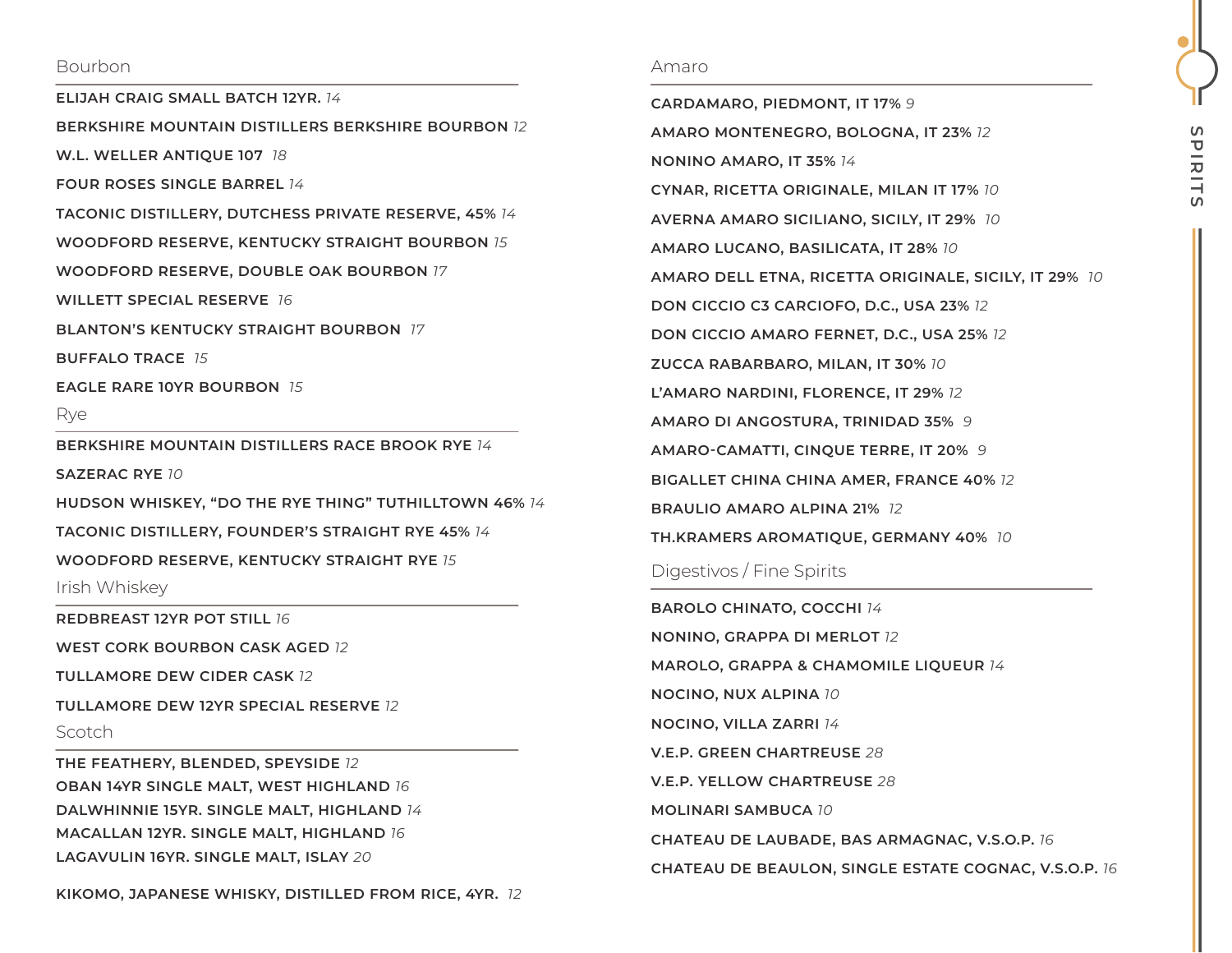Many thanks to all those who made this journey of ours a possibility. Cheers!

**DAI BAN**  Artwork & Bar Sculpture Design

**LUKE DELABRUERE, L.B. DESIGN** Metal Work

**RITCH HOLBEN, RH DESIGN** Design Consulting

> **JOSHUA CRANE** Logo

**PAUL MALMQUIST** Mr. Everything

**NATHAN STOLTZFUS Carpentry** 

> **ERIC BRENNER** Graphic Design

**NANCY TOMASOVICH** Lighting

**PHIL TIMPANE** General Contractor The warm embrace under the moon and stars A friendly greeting of arms wrapping hearts The gaggle of friends gathered to pay homage To the spring sun's shine in the garden We were spoiled for all so long Taken for granted were the times of such love But with smiles behind masks and Hands outstretched to only one's own We are given an opportunity to reflect Upon what togetherness means A sense of overwhelming grief Leads the way to healing goodbyes That resulted without embrace Or understanding A scenario so malevolent That fear forbid the mind of logic But as spring turns to summer And the planet plays her own game With lilacs and violets We see the path to an end But only wisdom shall prevail An empathy not disguised by duality Rather a solidarity Of respect Love And memory Let it all not be for naught Their names will be etched Their memory will live on Goddamned politics aside To a future where once again We embrace under the moon. Embrace- —Billy Jack Paul